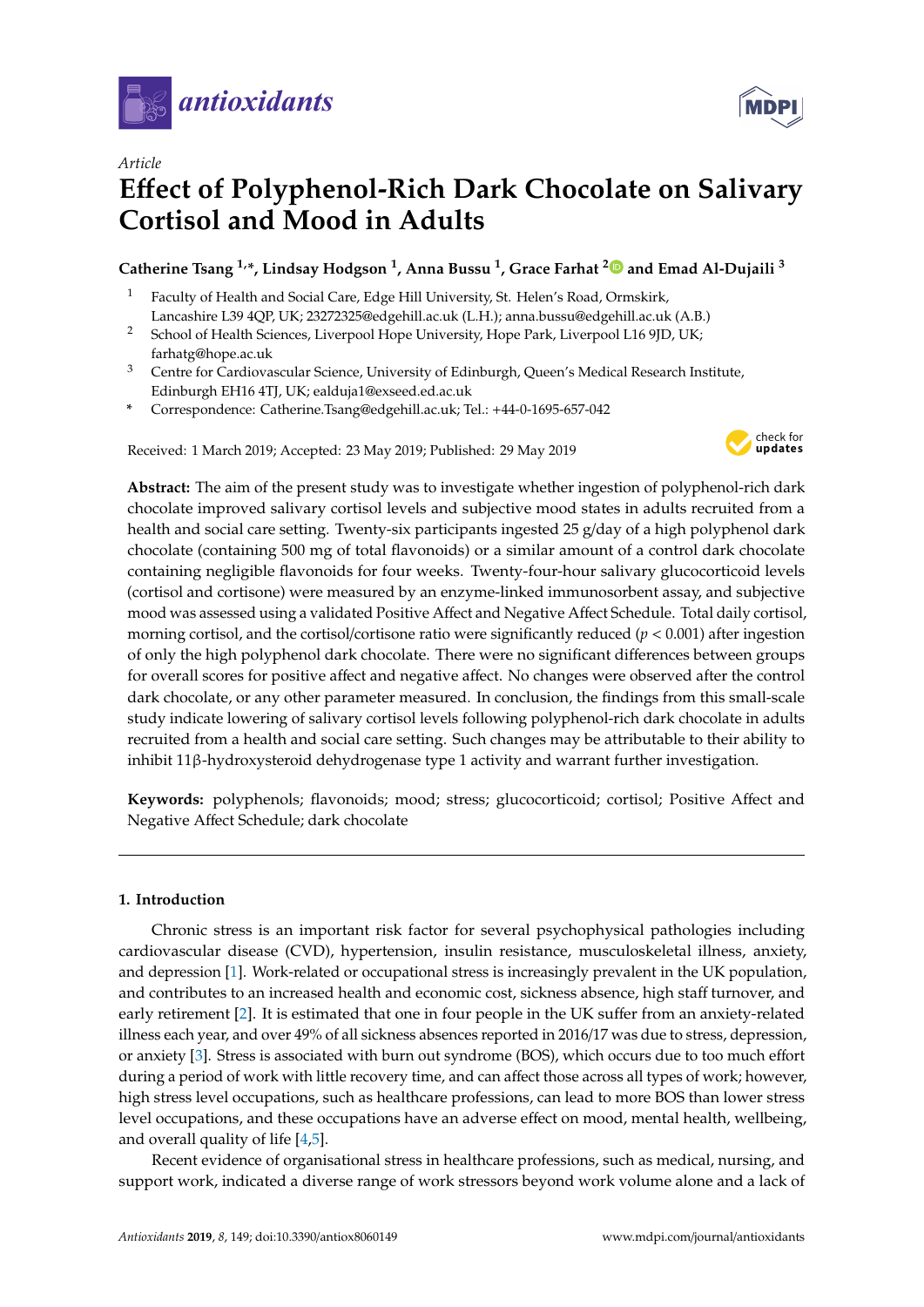robust interventions to prevent and manage them [\[1\]](#page-7-0). Stress-related psychiatric syndromes, such as anxiety and depression, share common biological mechanisms that include the dis-regulation of the hypothalamic–pituitary–adrenal (HPA) axis [\[6–](#page-7-5)[10\]](#page-7-6). In effect, the HPA axis is activated during the stress response increasing cortisol levels, and prolonged activation may contribute to the onset of mood deterioration and affective disorders including anxiety and depression [\[11\]](#page-7-7). Since prevention and management of risk factors linked to occupational stress are not yet adequately structured, and with no measure of long-term effectiveness on healthcare professions, it is essential to explore alternative strategies which are modifiable and easily accessible.

Polyphenols are a diverse and heterogeneous group of secondary plant metabolites, including phenolic acids, flavonoids, stilbenes, and lignans found in many fruits, vegetables, and beverages in the human diet, where dietary intake levels have been estimated to be in the region of 1 g/day [\[12\]](#page-7-8). Flavonoids represent one of the largest groups of natural phenols thought to exert putative health benefits through cell-mediated signaling pathways, antioxidant, anti-inflammatory, neurological, and cardiovascular effects [\[13](#page-7-9)[–16\]](#page-8-0). There is limited evidence of the impact of flavonoids on stress. Nonetheless, studies in chronically stressed rats indicate their ability to improve hippocampal dysfunction [\[17\]](#page-8-1) and lower corticosterone and adrenocorticotropic hormone (ACTH) levels [\[18\]](#page-8-2). Other studies have shown the ability of flavonoids to moderate anxiety by binding to benzodiazepine sites on gamma-amino butyric acid (GABA) (A)-receptors and exert antidepressant effects by inhibiting monoamine oxidase (MOA) [\[19\]](#page-8-3). Human studies have reported anxiolytic properties of flavonoids in black and green tea [\[20\]](#page-8-4). Cocoa-derived products, including dark chocolate (DC), have demonstrated some benefit when used as an adjunct to antidepressant treatment [\[21\]](#page-8-5), while anxiety and depressive symptoms were reduced in those with chronic fatigue [\[22\]](#page-8-6). Other human studies have indicated a possible role in their ability to counter mood deterioration and improve positive mood state following ingestion of blueberries [\[23\]](#page-8-7) and cocoa, especially at dosages of  $\geq$  520 mg total flavonoids [\[24](#page-8-8)[,25\]](#page-8-9).

Flavonoids may influence the HPA axis by reducing cortisol levels, which could influence physiological stress; however, it is uncertain whether these effects translate to psychological stress and wellbeing, especially in populations prone to high levels of occupational stress, such as those in healthcare settings.

Therefore, the aim of the present study was to conduct an exploratory investigation on the effect of polyphenol-rich dark chocolate (DC) on salivary glucocorticoid (GC), cortisol and cortisone, and on the self-reported subjective mood in health and social care professionals.

#### **2. Materials and Methods**

#### *2.1. Participants*

All study participants were recruited from the Faculty of Health and Social Care at Edge Hill University, UK, in response to an internal email and poster recruitment moderator.

Participants of thirty males and females aged between 23 and 55 years volunteered to take part in the study. The eligibility criteria included (a) healthy males and females; (b) aged ≥18 years; (c) nonsmokers; (d) not taking dietary and antioxidant supplements; (e) no history of, and not taking regular medication for, heart disease, hypertension, liver or kidney disease, high cholesterol, autoimmune disease, cancer, psychiatric disorders, or diabetes; (f) no history of, and not taking regular medication for, any pulmonary, thyroid, neuromuscular or neurological condition; (g) not pregnant or breastfeeding; and (h) no food allergies or food intolerances.

The research ethics committee at Edge Hill University, UK, approved the study (code: URESC17-LH01), which conformed to the guidelines set by the Declaration of Helsinki. All participants were provided with information on the purpose of the research and experimental procedures, and written informed consent was obtained.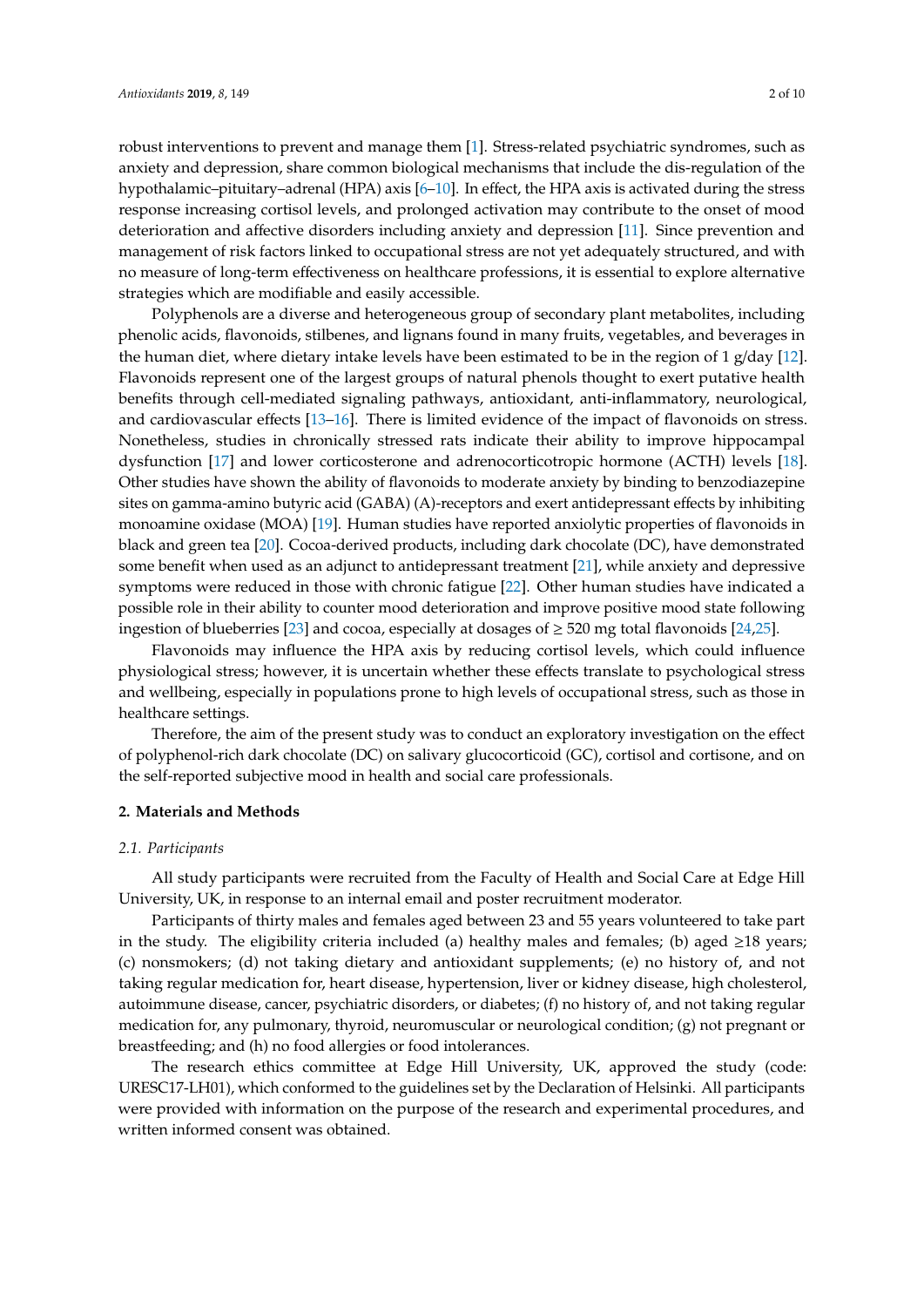#### *2.2. Study Design*

The study followed a single-blind parallel design over 4 weeks and participants were randomly allocated to receive a daily intake of a 25 g serving of high polyphenol dark chocolate (HPDC), which contained 500 mg flavonoids, or a similar serving of a low polyphenol dark chocolate (LPDC) containing negligible flavonoids. A health questionnaire was used to screen for any health condition(s) and to assess eligibility. All participants were asked to refrain from consuming foods and beverages known to contain high amounts of polyphenols, such as green tea, black tea, coffee, red wine, DC, and berries, which could interfere with the study DC for the duration of the study period.

Participants recorded food intake using a three-day estimated food diary completed over two weekdays and one day over the weekend, at the beginning and at the end of the study period to monitor compliance. A sample size of twenty-eight participants with 80% power and a 0.05 two-sided significance level was needed to detect an effect size of 0.25. Assuming 5% attrition, thirty participants were recruited. Four participants who met the inclusion criteria failed to complete the study mainly due to a lack of time and/or inability to commit to the study protocol, and twenty-six participants completed the study.

#### *2.3. Experimental Procedures*

Participants attended the university on three separate occasions; at the start, in the middle and at the end of the study period, separated by two weekly intervals. Each appointment lasted 30 min (between 9:00 a.m. and 1:00 p.m.). Height (m) and weight (kg) were measured for body mass index (BMI), and an automated A&D Medical UA-767 BP monitor (A&D Medical, San Jose, CA, USA) was used to monitor arterial blood pressure (BP), in accordance with previous methods [\[26\]](#page-8-10). Subjective mood was assessed using a validated Positive and Negative Affect Schedule (PANAS) [\[27\]](#page-8-11). The PANAS questionnaire contained 20 words including active, alert, attentive, determined, enthusiastic, excited, inspired, interested, proud, and strong relating to positive affect (PA), while afraid, scared, nervous, jittery, irritable, hostile, guilty, ashamed, upset, and distressed were related to negative affect (NA). These were marked on a five-point Likert scale with one being 'very slightly or not at all' and five being 'extremely'. Participants were asked to score each emotion based on their experience of these over the previous week, and the sum of each was used to provide an overall PA and overall NA score between 10 and 50. Participants collected their own saliva samples into labeled plastic tubes following written instructions and asked to refrain from strenuous exercise and alcohol consumption for 24 h prior to providing a sample. Saliva was collected over a 24 h period (morning, midday, and evening) at baseline, 2 and 4 weeks post-ingestion of the DC. Samples were stored between ca. 4–5 ◦C until their appointment, after which samples were stored at −80 ◦C until processed and analysed by an enzyme-linked immunosorbent assay (ELISA) in accordance with previous methods [\[28\]](#page-8-12).

Barry Callebaut (Zurich, Switzerland) provided the study chocolate which were stored in the dark at  $5^{\circ}$ C throughout the study period. The nutrient composition of the DC was provided by the supplier and each 25 g serving of HPDC contained 135 kcal, 9.7 g carbohydrate, 2 g protein, 9.2 g fat, 2 g fibre, and 8.1 g sugars. Each 25 g serving of LPDC contained 137 kcal, 11.3 g carbohydrate, 1.3 g protein, 9.2 g fat, 2 g fibre, and 10.7 g sugars. The HPDC contained 500 mg of total flavonoids per 25 g serving or 2% total flavonoids and 65.7% of cocoa solids, while the LPDC contained negligible flavonoids and 56% of cocoa solids. The dosage of 500 mg of total flavonoids was selected based on the suggested optimal dosage for cocoa flavonoids, based on existing literature from human studies, assessing their effect on mood [\[24](#page-8-8)[,25\]](#page-8-9). In addition, we also followed guidance from the supplier of the chocolate regarding the possibility of alterations to taste, texture, and acceptability (i.e., enhanced bitterness) with doses more than 500 mg. The control DC was matched for taste, texture, and colour and contained a similar nutrient composition to the HPDC, albeit negligible flavonoids.

Participants were provided with instruction to ingest their DC dose throughout the day and to maintain their usual dietary intake. Food diaries were analysed for energy and macronutrient intake using Nutrition Analysis Software V5.042 (Nutritics Ltd., Dublin, Ireland). Compliance with the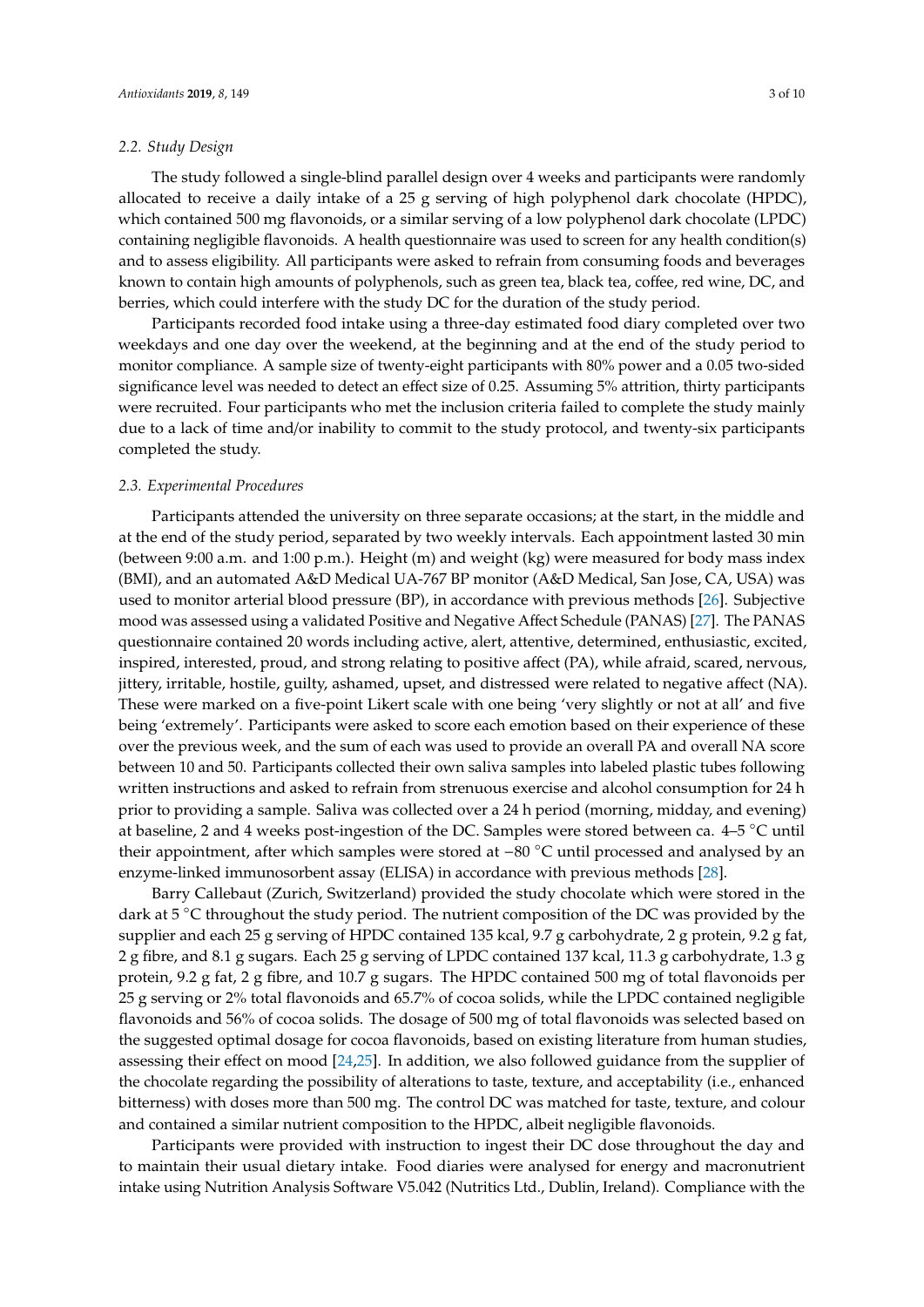study protocol was assessed by direct interviewing during each appointment at the university and assessment of the food diaries.

#### *2.4. Data Processing, Analyses, and Statistics*

The mean values and standard deviations were calculated for each variable, and SPSS (Statistical Package for the Social Sciences, version 21, Chicago, IL, USA) was used to analyse the data. A mixed model analysis of variance (ANOVA) was performed to evaluate the differences between times at baseline, 2 weeks, and 4 weeks, with treatment of HPDC and LPDC, and comparisons were used with Bonferroni's test to determine significance, which was set at  $p \leq 0.05$ .

# **3. Results**

#### *3.1. Anthropometric Indices and Blood Pressure*

Table [1](#page-3-0) shows the effect of high polyphenol dark chocolate (HPDC) and low polyphenol dark chocolate (LPDC) on anthropometric indices, body mass index (BMI) (kg/m<sup>2</sup>) and body mass (kg), and on blood pressure (BP), systolic (SBP) and diastolic (DBP), measures in 26 male and female participants (age range: 23–55 years; mean age:  $38.8 \pm 11.1$  years; mean BMI:  $26.8 \pm 5.9$  kg/m<sup>2</sup>). There were no significant differences between mean age (years) and body mass (kg), and no changes were observed in dietary intake for total fat, carbohydrate, protein or total energy intake (data not shown). As for BMI, the assumption of sphericity was violated and a Greenhouse-Geisser correction was applied (epsilon  $(\varepsilon) = 0.51$ ). There were no significant interactions between treatment and time on BMI (F (1.01, 48) = 0.32,  $p = 0.73$ ), and there was no significant effect of time on BMI levels (F (1.01, 48) = 0.47,  $p = 0.63$ ). There were also no significant interactions between treatment and time on SBP (F (2, 48) = 0.53,  $p = 0.59$ ) and DBP (F (2, 48) = 1.76,  $p = 0.18$ ).

<span id="page-3-0"></span>**Table 1.** Anthropometric indices and blood pressure measures at baseline, 2 weeks, and 4 weeks following HPDC and LPDC (mean values ± standard deviation).

| Variable                    | <b>HPDC Group</b> |                 |                  | <b>LPDC Group</b> |                 |                |
|-----------------------------|-------------------|-----------------|------------------|-------------------|-----------------|----------------|
|                             | Pre               | Mid             | Post             | Pre               | Mid             | <b>Post</b>    |
| Body mass (kg)              | $73.4 \pm 17.9$   | $69.2 \pm 24.3$ | $73.3 \pm 17.5$  | $75.4 \pm 23.7$   | $75.2 \pm 23.6$ | $76 \pm 24.5$  |
| BMI $\frac{\text{kg}}{m^2}$ | $26.8 \pm 5.8$    | $25.1 \pm 8.3$  | $26.8 \pm 5.6$   | $27.2 \pm 6.7$    | $27.0 \pm 6.6$  | $27.1 \pm 6.8$ |
| $SBP$ (mmHg)                | $106.7 \pm 9.2$   | $106.5 \pm 9.9$ | $107.6 \pm 13.1$ | $97.8 \pm 8.8$    | $102.4 \pm 9.7$ | $99.6 \pm 7.7$ |
| $DBP$ (mmHg)                | $69.4 \pm 7.5$    | $72.3 \pm 6.9$  | $72.2 + 7.1$     | $65.6 \pm 10.7$   | $72.8 \pm 8.6$  | $68.3 \pm 6.3$ |

BMI: Body Mass Index, n.s.; DBP: Diastolic Blood Pressure, n.s.; SBP: Systolic Blood Pressure, n.s.; HPDC: High Polyphenol Dark Chocolate; LPDC: Low Polyphenol Dark Chocolate. Data were analysed using SPSS (21, Chicago, IL, USA).

# *3.2. Glucocorticoid Levels*

Figure [1](#page-4-0) presents the cortisol and cortisone levels, and the cortisol/cortisone ratio for the HPDC and LPDC groups at baseline, 2 weeks, and 4 weeks, respectively. There was a significant effect of treatment and time on total daily cortisol levels (F  $(2, 48) = 11.24$ ,  $p < 0.001$ ) (Figure [1A](#page-4-0)), following HPDC only. Cortisol levels significantly decreased from baseline (11.23  $\pm$  3.33 ng/mL) to week 4  $(7.97 \pm 3.42 \text{ ng/mL}, p < 0.0001)$  in this group, while no significant difference between baseline and week 2 were noted ( $p > 0.05$ ). There was also a significant effect of treatment and time on morning cortisol levels (F (2, 48) = 12.98,  $p < 0.001$ ) (Figure [1B](#page-4-0)), which significantly decreased at week 2 (from 6.24  $\pm$ 1.54 ng/mL to  $4.3 \pm 1.62$  mg/mL,  $p < 0.0001$ ), while no significant difference was noted between week 2 and week  $4 (p > 0.05)$ . The cortisol/cortisone ratio also significantly decreased following HPDC only (F (2, 48) = 11.00, *p* < 0.001) (Figure [1D](#page-4-0)) at week 2 and week 4 (*p* < 0.0001 and *p* = 0.015, respectively). There was no significant effect of treatment and time on cortisone levels (F  $(1.62, 48) = 2.81, p = 0.08$ ) (Figure [1C](#page-4-0)).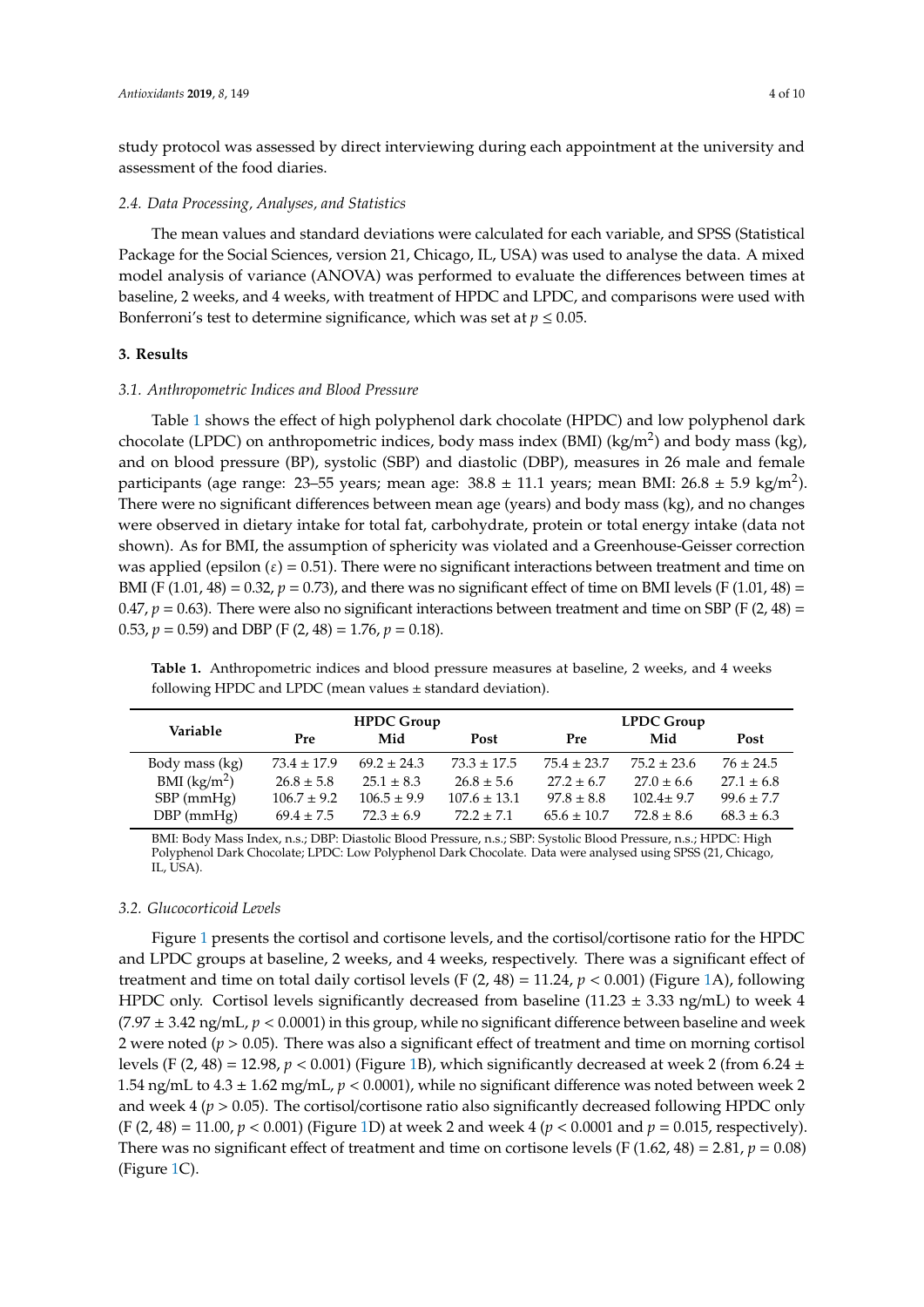<span id="page-4-0"></span>

LPDC (mean values  $\pm$  standard deviation); (A) Daily cortisol (ng/mL),  $p < 0.001$ ; (B) morning cortisol (ng/mL),  $p < 0.001$ ; (C) morning cortisone (ng/mL), n.s.; (D) cortisol/cortisone ratio,  $p < 0.001$ . **Figure 1.** Salivary glucocorticoid measures at baseline, 2 weeks, and 4 weeks following HPDC and

#### *3.3. Subjective Mood (PANAS)*

Figure [2](#page-5-0) presents the overall scores for PANAS for the HPDC and LPDC groups at baseline, 2 weeks, and 4 weeks. There was no significant effect of treatment and time on the overall scores for PA (F (2, 48) = 2.12,  $p = 0.13$ ) and overall scores for NA (F (2, 48) = 2.08,  $p = 0.14$ ) (Figure [2A](#page-5-0),B). Within groups, there was a significant effect of treatment and time on overall NA (F (2, 48) = 5.02,  $p = 0.01$ ) following HPDC, with improvement in overall scores after 4 weeks, compared to baseline (mean difference = 1.47 (0.87, 3.82 CI),  $p = 0.02$ ). There were no significant changes in NA in the LPDC group (mean difference = 1.0 (5.5, 7.5 CI),  $p = 1.00$ ). No other significant differences were observed.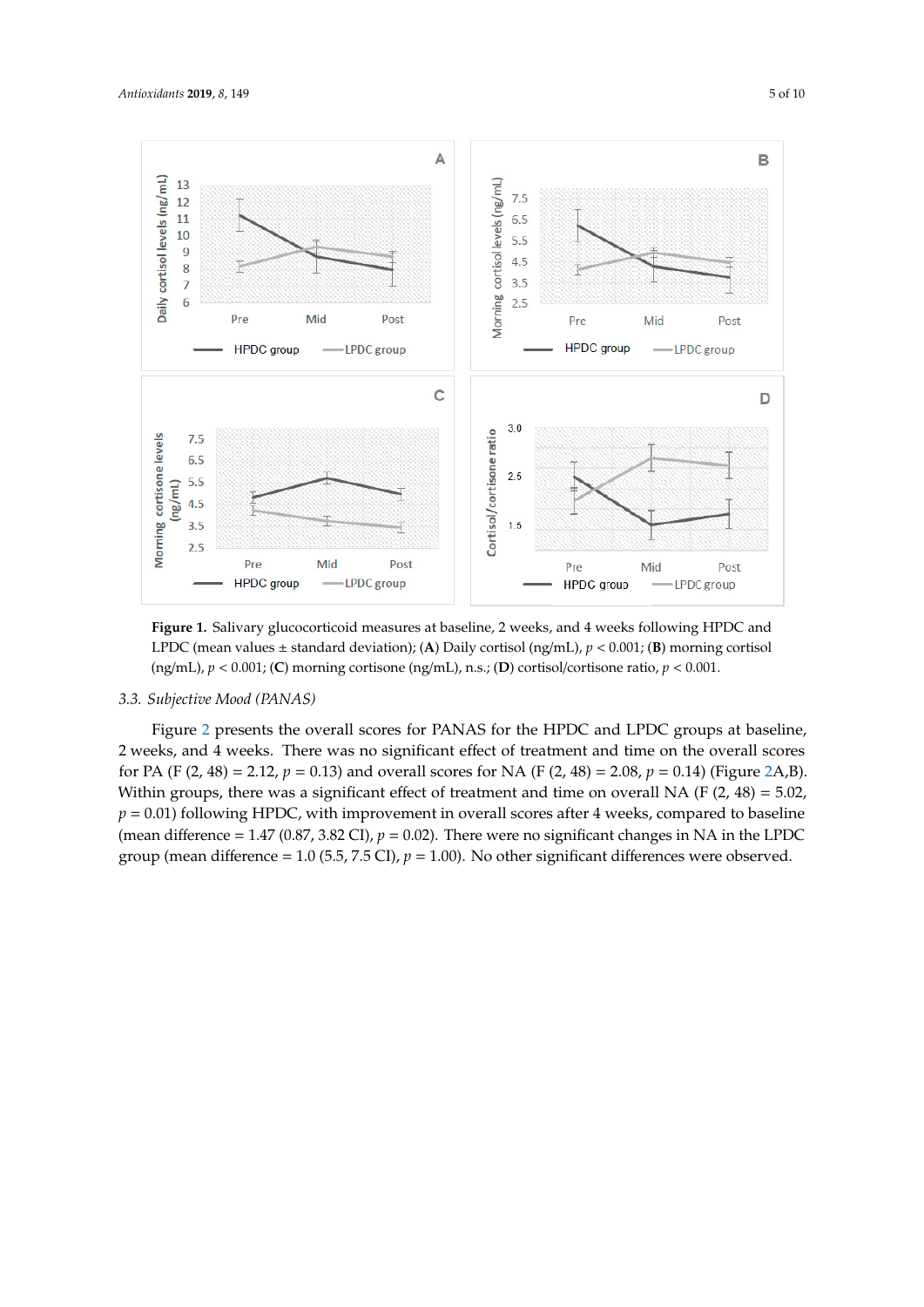<span id="page-5-0"></span>



negative affect (NA) at baseline, 2 weeks, and 4 weeks following HPDC and LPDC (mean values  $\pm$ standard deviation); (A) mean PA score, n.s.; (B) mean NA score, n.s. \* Significant effect of treatment and time on overall NA ( $p = 0.02$ ) within the HPDC group after 4 weeks. **Figure 2.** Mean Positive and Negative Affect Schedule (PANAS) scores for positive affect (PA) and

#### **4. Discussion**

The purpose of the present study was to investigate the effect of polyphenol-rich dark chocolate (containing 500 mg of total flavonoids) on salivary cortisol levels and subjective mood states, specifically PA and NA in adults recruited from a health and social care setting. Our findings indicate a lowering of salivary GC, specifically total daily cortisol, morning (or waking) cortisol and the cortisol/cortisone ratio following HPDC ingestion for 4 weeks. Cortisol is a GC hormone secreted by the adrenal cortex in response to several stimuli such as stress and inflammation  $[29,30]$  $[29,30]$ . Raised GC levels, which occur under conditions such as chronic stress, are associated with a range of psychophysical pathologies, including the metabolic syndrome and CVD, via their effect on the liver to enhance glucose, fat accumulation and glucose-dependent insulin insensitivity [\[31\]](#page-8-15). Chronic stress is often experienced in many high stress level occupations such as healthcare professions, which could lead to adverse effects not only on physical pathologies, but also on psychological conditions affecting mood, mental health and wellbeing, and overall quality of life  $[4,5]$  $[4,5]$ . Several stress-related psychiatric syndromes, including anxiety and depression, are in part due to the dis-regulation of the hypothalamic-pituitary-adrenal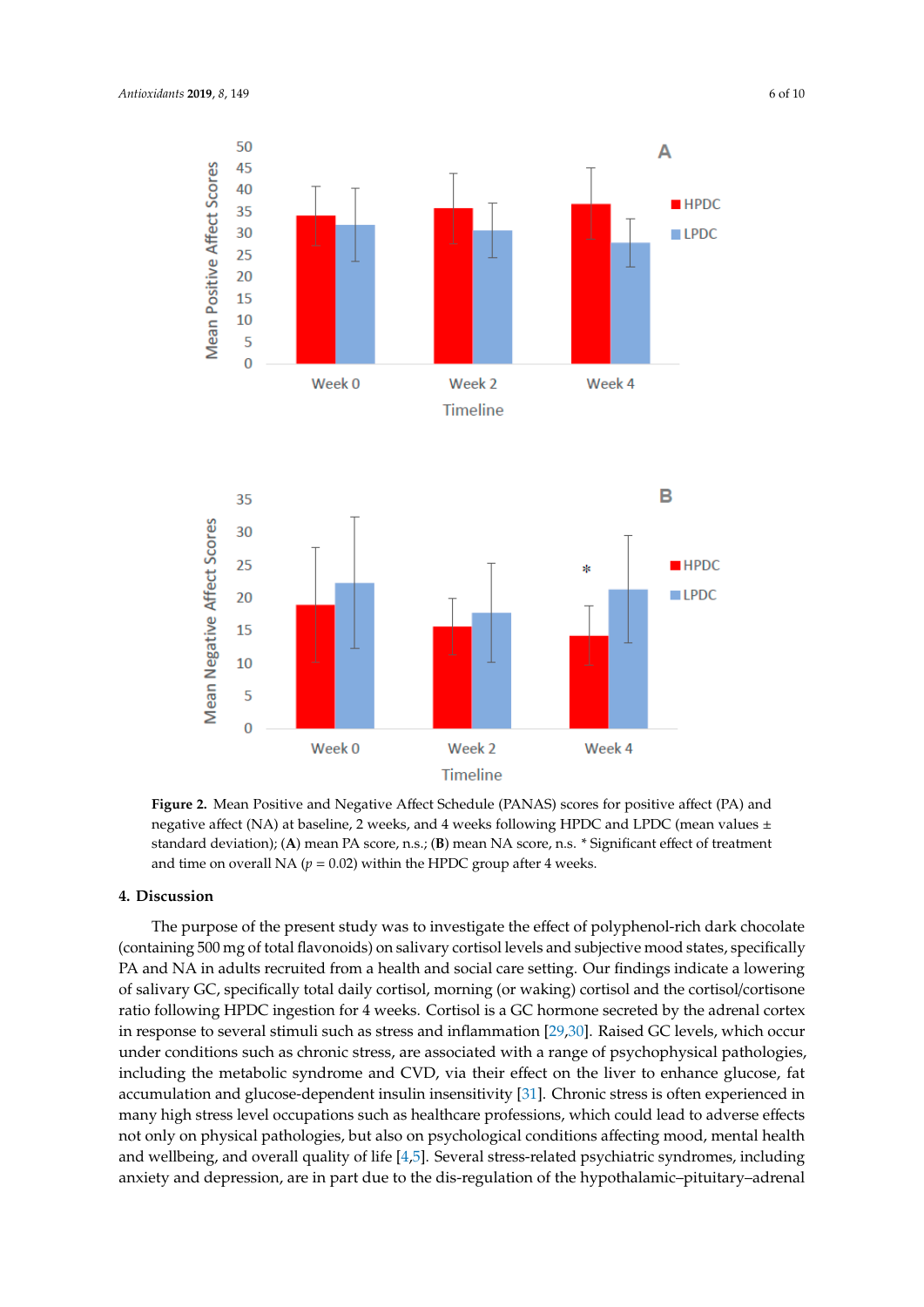(HPA) axis [\[6–](#page-7-5)[10\]](#page-7-6). Reductions in stress hormone levels, such as cortisol, have been associated with improving the regulation of the HPA axis [\[32\]](#page-8-16), and flavonoids including those commonly found in the human diet, including cocoa-derived products such as DC, could be important in their ability to lower the levels of the active hormone cortisol [\[33\]](#page-8-17). Evidence demonstrates the ability of flavonoids to inhibit 11β-hydroxysteroid dehydrogenase (11β-HSD) type 1, an enzyme involved in reducing cortisone to the active form cortisol [\[34\]](#page-8-18). Zhu et al. [\[35\]](#page-9-0) demonstrated an increasing potency in their level of inhibition of this enzyme for the flavonoids apigenin, quercetin, and genistein, respectively and confirmed their mode of action as noncompetitive inhibitors of human 11β-HSD type 1 reductase. In the present study, the inhibition of  $11\beta$ -HSD type 1 was indicated by the reduction in the ratio of free cortisol to free cortisone. The ratio of cortisol to cortisone is well accepted by many researchers as indicative of 11β-HSD type 1 activity  $[29,36]$  $[29,36]$ .

According to Watson et al. [\[27\]](#page-8-11), a low score for PA is associated with conditions related to depression while a high score for NA is associated with those related to anxiety. There were no significant effects observed for overall scores for PA and NA in the present study. To our knowledge, the association between mood and stress is a proposed mechanism, however we did not find any correlation to corticosterone changes in the present study. There is limited evidence on the effect of flavonoids on mood states such as PA and NA and further work is needed. There were several limitations to the present study. This was a small-scale study and the sample size was small due to the exploratory nature of the study. We observed a significant difference between cortisol levels at baseline in the HPDC group. Salivary cortisol represents the free fraction of the hormone, which is the active form, and therefore, small changes in salivary cortisol may have marked biological effects. It is uncertain as to why the basal cortisol in the LPDC group is lower than the HPDC group. Cortisol is a stress hormone and the values are highly variable depending on several factors, which influence their levels. These differences are to be expected. Therefore, we determined the ratio of cortisol to cortisone in order to overcome these differences. The ratio was found to be significant (i.e. lower after the HPDC). This aspect is important as it indicates less activity of cortisol. In this regard, further studies are necessary to elucidate this. Most of our study participants were female (*n* 18), which potentially may have influenced our findings. Nonetheless, a recent study by Khalid et al. [\[23\]](#page-8-7) investigated the effect of blueberry polyphenols on subjective mood and observed significant improvements in overall scores for PA. Their research also involved a small sample size (*n* 21), in predominantly young female adults (*n* 19). Our findings may not be generalisable to a male population; however, there is no evidence to suggest a gender-specific mechanism underlying the influence of flavonoids [\[23\]](#page-8-7).

# **5. Conclusions**

In conclusion, the findings from this small-scale study indicate lowering of salivary cortisol levels following polyphenol-rich dark chocolate in adults recruited from a health and social care setting. Such changes may be attributable to their ability to inhibit  $11\beta$ -HSD type 1 activity, however future studies are warranted to interpret their precise role.

**Author Contributions:** Conceptualization, C.T. and E.A.-D.; methodology, A.B. and E.A.-D; formal analysis, L.H. and G.F.; investigation, L.H.; resources, E.A.-D.; writing—original draft preparation, C.T. and A.B.; writing—review and editing, C.T., A.B., L.H., G.F. and E.A.-D.; supervision, C.T. and A.B.; project administration, L.H.; funding acquisition, C.T. All authors approved the final version before submitting.

**Funding:** This work was funded by a student summer internship by The Nutrition Society, UK.

**Acknowledgments:** We gratefully acknowledge Barry Callebaut for providing the study chocolate, and all participants for taking part in this study.

**Conflicts of Interest:** The authors declare no conflict of interest.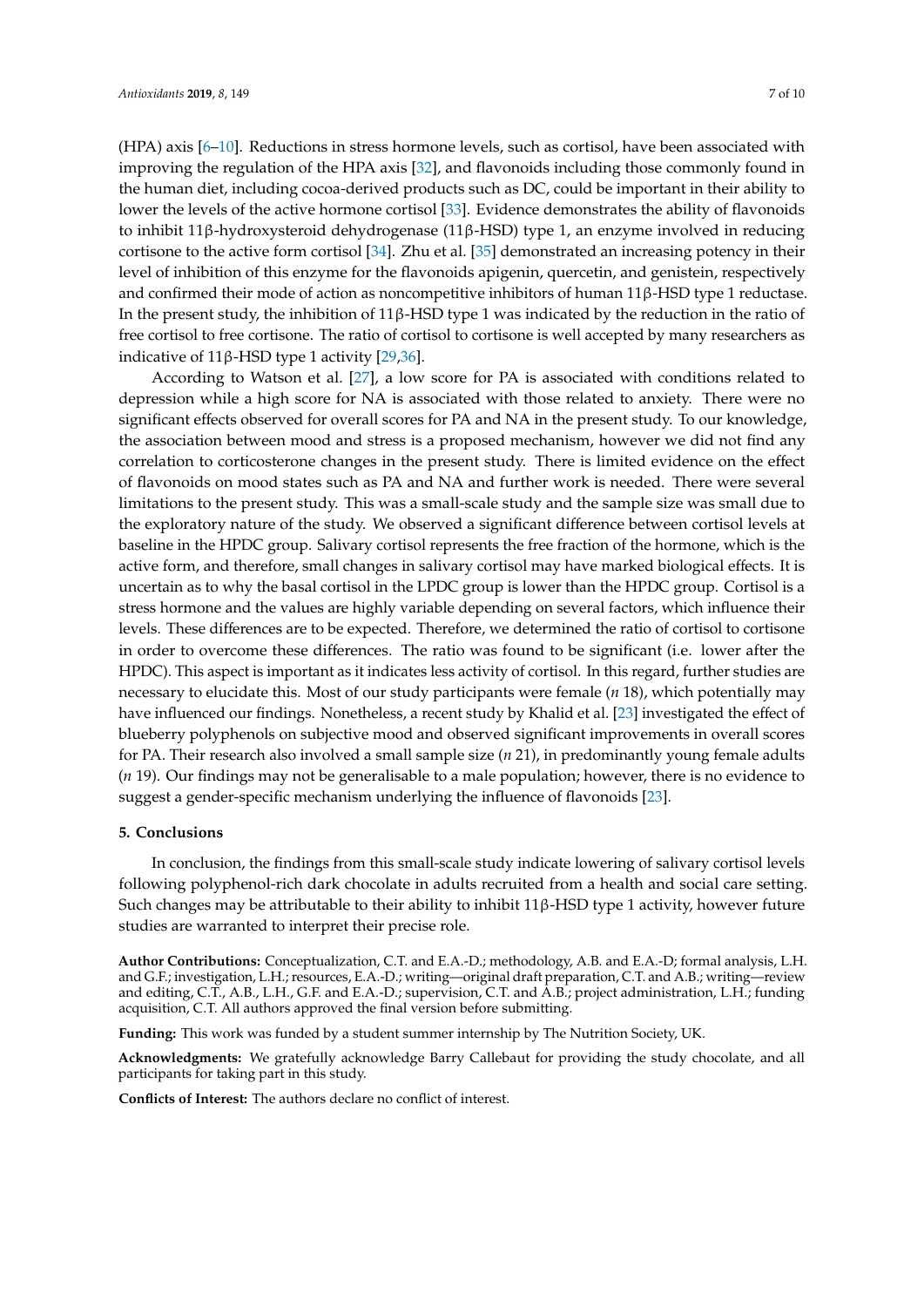# **Abbreviations**

| <b>ACTH</b>    | Adrenocorticotropic hormone                  |  |  |
|----------------|----------------------------------------------|--|--|
| <b>BMI</b>     | Body mass index                              |  |  |
| BP             | Blood pressure                               |  |  |
| <b>BOS</b>     | Burn out syndrome                            |  |  |
| <b>CVD</b>     | Cardiovascular disease                       |  |  |
| <b>DBP</b>     | Diastolic blood pressure                     |  |  |
| DC.            | Dark chocolate                               |  |  |
| <b>ELISA</b>   | Enzyme-linked immunosorbent assay            |  |  |
| GABA           | Gamma-amino butyric acid                     |  |  |
| GC.            | Glucocorticoid                               |  |  |
| $11\beta$ -HSD | 11β-hydroxysteroid dehydrogenase             |  |  |
| <b>HPA</b>     | Hypothalamic-pituitary-adrenal axis          |  |  |
| <b>HPDC</b>    | High polyphenol dark chocolate               |  |  |
| <b>LPDC</b>    | Low polyphenol dark chocolate                |  |  |
| <b>MOA</b>     | Monoamine oxidase                            |  |  |
| <b>NA</b>      | Negative affect                              |  |  |
| <b>PANAS</b>   | Positive affect and negative affect schedule |  |  |
| <b>PA</b>      | Positive affect                              |  |  |
| <b>SBP</b>     | Systolic blood pressure                      |  |  |
|                |                                              |  |  |

# **References**

- <span id="page-7-0"></span>1. Basu, S.; Qayyum, H.; Mason, S. Occupational stress in the ED: A systematic literature review. *Emerg. Med. J.* **2017**, *34*, 441–447. [\[CrossRef\]](http://dx.doi.org/10.1136/emermed-2016-205827)
- <span id="page-7-1"></span>2. Sudhir, P.M.; Sharma, M.P.; Mariamma, P.; Subbakrishna, D.K. Quality of life in anxiety disorders: Its relation to work and social functioning and dysfunctional cognitions: An exploratory study from India. *Asian J. Psychiatry* **2012**, *5*, 309–314. [\[CrossRef\]](http://dx.doi.org/10.1016/j.ajp.2012.05.006) [\[PubMed\]](http://www.ncbi.nlm.nih.gov/pubmed/23174438)
- <span id="page-7-2"></span>3. Health and Safety Executive, 2017. Available online: [www.hse.gov.uk](www.hse.gov.uk/statistics)/statistics (accessed on 1 March 2019).
- <span id="page-7-3"></span>4. Wallang, P.; Ellis, R. Stress, Burnout and resilience and the HCA. *Br. J. Healthc. Assist.* **2017**, *11*, 273–275. [\[CrossRef\]](http://dx.doi.org/10.12968/bjha.2017.11.6.273)
- <span id="page-7-4"></span>5. Elshaer, N.S.M.; Moustafa, M.S.A.; Aiad, M.W.; Ramadan, M.I.E. Job Stress and Burnout Syndrome among Critical Care Healthcare Workers. *Alexandria J. Med.* **2018**, *54*, 273–277. [\[CrossRef\]](http://dx.doi.org/10.1016/j.ajme.2017.06.004)
- <span id="page-7-5"></span>6. Fischer, S.; Macare, C.; Cleare, A.J. Hypothalamic–pituitary–adrenal (HPA) axis functioning as predictor of antidepressant response–meta-analysis. *Neurosci. Biobehav. Rev.* **2017**, *83*, 200–211. [\[CrossRef\]](http://dx.doi.org/10.1016/j.neubiorev.2017.10.012)
- 7. Stephens, M.A.C.; Mahon, P.M.; Mc Caul, M.C.; Wand, G.S. Hypothalamic–pituitary–adrenal axis response to acute psychosocial stress: Effects of biological sex and circulating sex hormones. *Psychoneuroendocrinology* **2016**, *66*, 47–55. [\[CrossRef\]](http://dx.doi.org/10.1016/j.psyneuen.2015.12.021)
- 8. Girdler, S.S.; Lindgren, M.; Porcu, P.; Rubinow, D.R.; Johnson, J.L.; Morrow, A.L. A history of depression in women is associated with an altered GABAergic neuroactive steroid profile. *Psychoneuroendocrinology* **2012**, *37*, 543–553. [\[CrossRef\]](http://dx.doi.org/10.1016/j.psyneuen.2011.08.004)
- 9. Petrowski, K.; Herold, U.; Joraschky, P.; Wittchen, H.U.; Kirschbaum, C. A striking pattern of cortisol non-responsiveness to psychosocial stress in patients with panic disorder with concurrent normal cortisol awakening responses. *Psychoneuroendocrinology* **2010**, *35*, 414–421. [\[CrossRef\]](http://dx.doi.org/10.1016/j.psyneuen.2009.08.003) [\[PubMed\]](http://www.ncbi.nlm.nih.gov/pubmed/19913360)
- <span id="page-7-6"></span>10. Stephens, M.A.; Wand, G. Stress and the HPA axis: role of glucocorticoids in alcohol dependence. *Alcohol Res.* **2012**, *34*, 468–483.
- <span id="page-7-7"></span>11. Tsigos, C.; Chrousos, G.P. Hypothalamic–pituitary–adrenal axis, neuroendocrine factors and stress. *J. Psychosom. Res.* **2002**, *53*, 865–871. [\[CrossRef\]](http://dx.doi.org/10.1016/S0022-3999(02)00429-4)
- <span id="page-7-8"></span>12. Saura-Calixto, F.; Goni, I. Definition of the Mediterranean diet based on bioactive compounds. *Crit. Rev. Food Sci. Nutr.* **2009**, *49*, 145–152. [\[CrossRef\]](http://dx.doi.org/10.1080/10408390701764732) [\[PubMed\]](http://www.ncbi.nlm.nih.gov/pubmed/18989833)
- <span id="page-7-9"></span>13. Miller, M.G.; Shukitt-Hale, B. Berry fruit enhances beneficial signalling in the brain. *J. Agric. Food Chem.* **2012**, *60*, 5709–5715. [\[CrossRef\]](http://dx.doi.org/10.1021/jf2036033) [\[PubMed\]](http://www.ncbi.nlm.nih.gov/pubmed/22264107)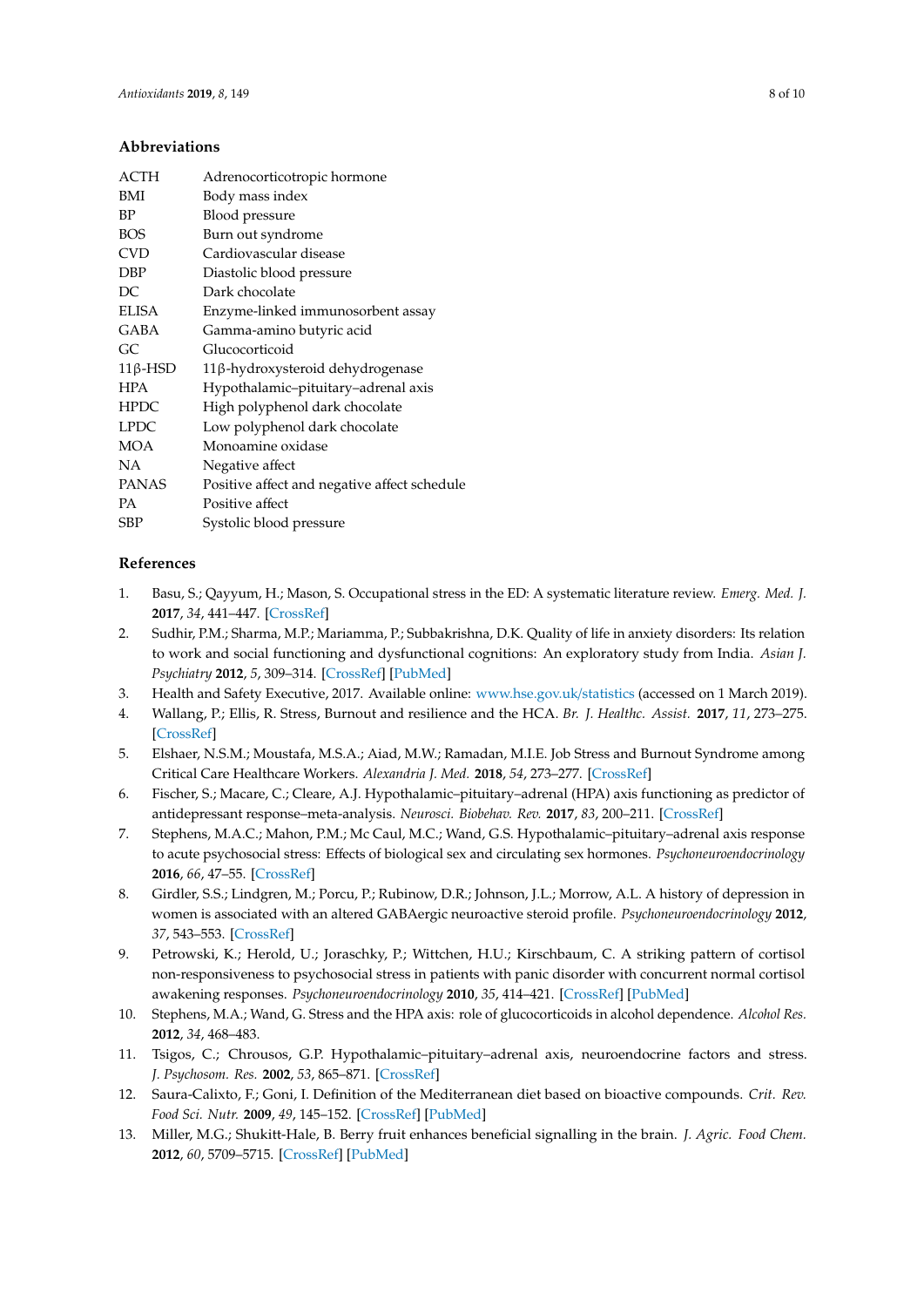- 14. Ahmad, M.S.; Sheeba, M.; Ali, A.; Yadav, R.; Gautam, B. Anti-mutagenic Effects of Flavonoids in Human Lymphocytes Culture. *Trends Biosci.* **2009**, *2*, 27–30.
- 15. Mao, T.; Van De Water, J.; Keen, C.L.; Schmitz, H.H.; Gershwin, M.E. Cocoa procyanidins and human cytokine transcription and secretion. *J. Nutr.* **2000**, *130*, 2093S–2099S. [\[CrossRef\]](http://dx.doi.org/10.1093/jn/130.8.2093S)
- <span id="page-8-0"></span>16. Vita, J.A. Polyphenols and cardiovascular disease: Effects on endothelial and platelet function. *Am. J. Clin. Nutr.* **2005**, *81*, 292S–297S. [\[CrossRef\]](http://dx.doi.org/10.1093/ajcn/81.1.292S) [\[PubMed\]](http://www.ncbi.nlm.nih.gov/pubmed/15640493)
- <span id="page-8-1"></span>17. An, L.; An, Y.Z.; Zhang, N.J.; Yu, X.; Liu, M.; Zhao, N.; Yuan, L. The total flavonoids extracted from Xiaobuxin Tang up-regulate the decreased hippocampal neurogenesis and neurotrophic molecules expression in chronically stressed rats. *Prog. Neuro-Psychopharmacol. Biol. Psychiatry* **2008**, *32*, 1484–1490. [\[CrossRef\]](http://dx.doi.org/10.1016/j.pnpbp.2008.05.005) [\[PubMed\]](http://www.ncbi.nlm.nih.gov/pubmed/18547700)
- <span id="page-8-2"></span>18. An, L.; Zhang, N.J.; Liu, M.; Yu, N.J.; Chen, H.X.; Zhao, N.; Yuan, L. Total flavonoids extracted from Xiaobuxin-Tang on the hyperactivity of hypothalamic–pituitary–adrenal axis in chronically stressed rats. *Evid.-Based Complement. Altern. Med.* **2011**, 1–7. [\[CrossRef\]](http://dx.doi.org/10.1093/ecam/nep218)
- <span id="page-8-3"></span>19. Smith, D.F. Benefits of flavanol-rich cocoa-derived products for mental well-being: A review. *J. Funct. Foods* **2013**, *5*, 10–15. [\[CrossRef\]](http://dx.doi.org/10.1016/j.jff.2012.09.002)
- <span id="page-8-4"></span>20. Ratnasooriya, W.D.; Fernando, T.S.P.; Ranatunga, R.A.A.R. Anxiolytic activity of hot water brew of Sri Lankan black tea (*Camellia sinensis L.)* in rats. *Aust. J. Med. Herb.* **2007**, *19*, 178–187.
- <span id="page-8-5"></span>21. Young, E.A.; Abelson, J.L.; Cameron, O.G. Effect of comorbid anxiety disorders on the hypothalamic–pituitary–adrenal axis response to a social stressor in major depression. *Biol. Ppsychiatry* **2004**, *56*, 113–120. [\[CrossRef\]](http://dx.doi.org/10.1016/j.biopsych.2004.03.017) [\[PubMed\]](http://www.ncbi.nlm.nih.gov/pubmed/15231443)
- <span id="page-8-6"></span>22. Sathyapalan, T.; Beckett, S.; Rigby, A.S.; Mellor, D.D.; Atkin, S.L. High cocoa polyphenol rich chocolate may reduce the burden of the symptoms in chronic fatigue syndrome. *Nutr. J.* **2010**, *9*, 55. [\[CrossRef\]](http://dx.doi.org/10.1186/1475-2891-9-55) [\[PubMed\]](http://www.ncbi.nlm.nih.gov/pubmed/21092175)
- <span id="page-8-7"></span>23. Khalid, S.; Barfoot, K.; May, G.; Lamport, D.; Reynolds, S.; Williams, C. Effects of Acute Blueberry Flavonoids on Mood in Children and Young Adults. *Nutrients* **2017**, *9*, 158. [\[CrossRef\]](http://dx.doi.org/10.3390/nu9020158)
- <span id="page-8-8"></span>24. Scholey, A.B.; French, S.J.; Morris, P.J.; Kennedy, D.O.; Milne, A.L.; Haskell, C.F. Consumption of cocoa flavanols results in acute improvements in mood and cognitive performance during sustained mental effort. *J. Psychopharmacol.* **2010**, *24*, 1505–1514. [\[CrossRef\]](http://dx.doi.org/10.1177/0269881109106923)
- <span id="page-8-9"></span>25. Pase, M.P.; Scholey, A.B.; Pipingas, A.; Kras, M.; Nolidin, K.; Gibbs, A.; Wesnes, K.; Stough, C. Cocoa polyphenols enhance positive mood states but not cognitive performance: A randomized, placebo-controlled trial. *J. Psychopharmacol.* **2013**, *27*, 451–458. [\[CrossRef\]](http://dx.doi.org/10.1177/0269881112473791)
- <span id="page-8-10"></span>26. Grassi, D.; Lippi, C.; Necozione, S.; Desideri, G.; Ferri, C. Short-term administration of dark chocolate is followed by a significant increase in insulin sensitivity and a decrease in blood pressure in healthy persons. *Am. J. Clin. Nutr.* **2005**, *81*, 611–614. [\[CrossRef\]](http://dx.doi.org/10.1093/ajcn/81.3.611) [\[PubMed\]](http://www.ncbi.nlm.nih.gov/pubmed/15755830)
- <span id="page-8-11"></span>27. Watson, D.; Clark, L.A.; Tellegen, A. Development and validation of brief measures of positive and negative affect: the PANAS scales. *J. Person. Soc. Psychol.* **1988**, *54*, 1063. [\[CrossRef\]](http://dx.doi.org/10.1037/0022-3514.54.6.1063)
- <span id="page-8-12"></span>28. Baghdadi, H.; Al-Dujaili, E.; Almoosawi, S.; Howie, F.; Mason, I. Application of a highly specific and sensitive ELISA for the estimation of cortisone in biological fluids. *Endo Abstr.* **2010**, *16*, 152.
- <span id="page-8-13"></span>29. Palermo, M.; Shackleton, C.H.; Mantero, F.; Stewart, P.M. Urinary free cortisone and the assessment of 11β-hydroxysteroid dehydrogenase activity in man. *Clin. Endocrinol.* **1996**, *45*, 605–611. [\[CrossRef\]](http://dx.doi.org/10.1046/j.1365-2265.1996.00853.x)
- <span id="page-8-14"></span>30. Newton, R. Molecular mechanisms of glucocorticoid action: What is important? *Thorax* **2000**, *55*, 603–613. [\[CrossRef\]](http://dx.doi.org/10.1136/thorax.55.7.603)
- <span id="page-8-15"></span>31. Masuzaki, H.; Paterson, J.; Shinyama, H.; Morton, N.M.; Mullins, J.J.; Seckl, J.R. A transgenic model of visceral obesity and the metabolic syndrome. *Science* **2001**, *294*, 2166–2170. [\[CrossRef\]](http://dx.doi.org/10.1126/science.1066285) [\[PubMed\]](http://www.ncbi.nlm.nih.gov/pubmed/11739957)
- <span id="page-8-16"></span>32. Keller, J.; Gomez, R.; Williams, G.; Lembke, A.; Lazzeroni, L.; Murphy Jr, G.M.; Schatzberg, A.F. HPA axis in major depression: cortisol, clinical symptomatology and genetic variation predict cognition. *Mol. Psychiatry* **2017**, *22*, 527. [\[CrossRef\]](http://dx.doi.org/10.1038/mp.2016.120) [\[PubMed\]](http://www.ncbi.nlm.nih.gov/pubmed/27528460)
- <span id="page-8-17"></span>33. Almoosawi, S.; Tsang, C.; Ostertag, L.M.; Fyfe, L.; Al-Dujaili, E.A. Differential effect of polyphenol-rich dark chocolate on biomarkers of glucose metabolism and cardiovascular risk factors in healthy, overweight and obese subjects: a randomized clinical trial. *Food Funct.* **2012**, *3*, 1035–1043. [\[CrossRef\]](http://dx.doi.org/10.1039/c2fo30060e)
- <span id="page-8-18"></span>34. Lee, Y.S.; Lorenzo, B.J.; Koufis, T.; Reidenberg, M.M. Grapefruit juice and its flavonoids inhibit 11β-hydroxysteroid dehydrogenase. *Clin. Pharmacol. Ther.* **1996**, *59*, 62–71. [\[CrossRef\]](http://dx.doi.org/10.1016/S0009-9236(96)90025-9)